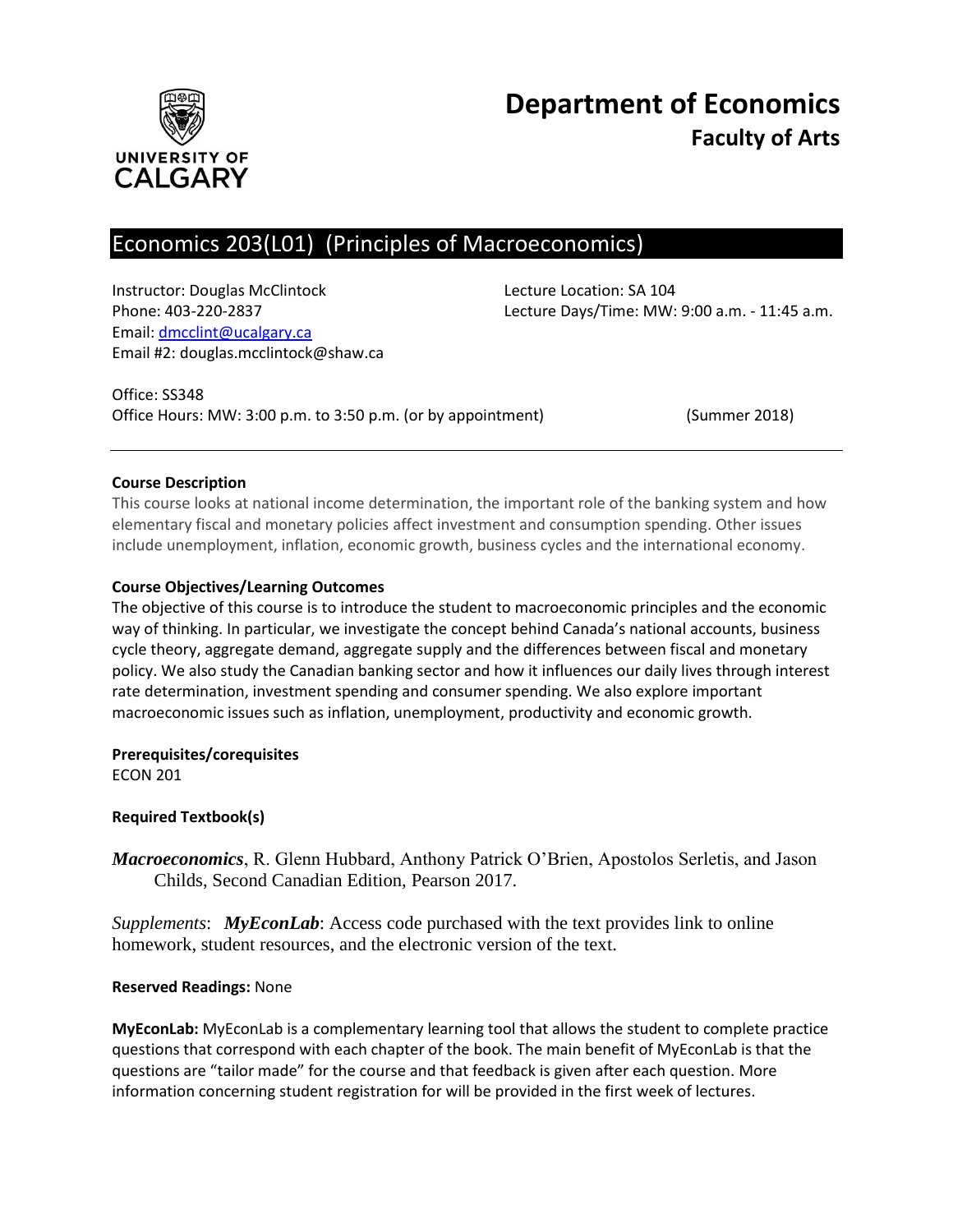#### **Course Requirements/Assessments:**

#### **Chapters Covered**

| $\mathbf{1}$ . | Introduction                           | Chapter 1        |
|----------------|----------------------------------------|------------------|
| 2.             | <b>Macroeconomic Statistics</b>        | Chapters 4 - 5   |
| 3.             | Long Run Economic Growth               | Chapters 6 - 7   |
| 4.             | <b>Short Run Economic Fluctuations</b> | Chapter 9        |
| 5.             | Monetary and Fiscal Policy             | Chapters 10 - 12 |
| 6.             | The International Economy              | Chapters 14 - 15 |
|                |                                        |                  |

| 2 In-class quizzes                     | 20% |
|----------------------------------------|-----|
| (10% each)                             |     |
| Quiz #1: Wednesday July 18             |     |
| Quiz #2: Monday August 13              |     |
| Midterm Examination                    | 30% |
| (Monday July 30th – during class time) |     |
| <b>Final Examination</b>               | 50% |

**Note:** The midterm exam will be held during regular class time.

#### *Quizzes and Practice Questions using MyEconLab:*

- *1.* There are two quizzes for this course. The quizzes can be multiple choice, short answer questions or a combination of both. The quizzes will be given in the first 20 minutes of the lecture. (Please pay close attention to the dates above).
- 2. MyEconLab is a computer based learning tool that allows you to practice the concepts learned in class. You will be given problem sets that correspond to each chapter of the textbook. For these questions, you can answer the questions and then you will be given immediate feedback on whether you answered the questions correctly. Your results in the practice problem sets are not counted towards your final grade. However, it is highly recommended that you work through these problem sets as many of the questions for quizzes and exams are taken from these questions.
- 3. Emails regarding MyEconLab should be directed towards the providers of MyEconLab, (http://247pearsoned.custhelp.com) or to the teaching assistants (TAs), who will be assigned to this course.

#### **Tutorials**

The tutorials are 50 minutes in duration and they are designed to be interactive and informative. During these tutorials, you will be given practice problems that relate to the material covered in class and then taken up by the tutorial instructor. More information concerning the tutorials will be announced during the first week of lectures. Tutorials will begin on Monday July 9<sup>th</sup>.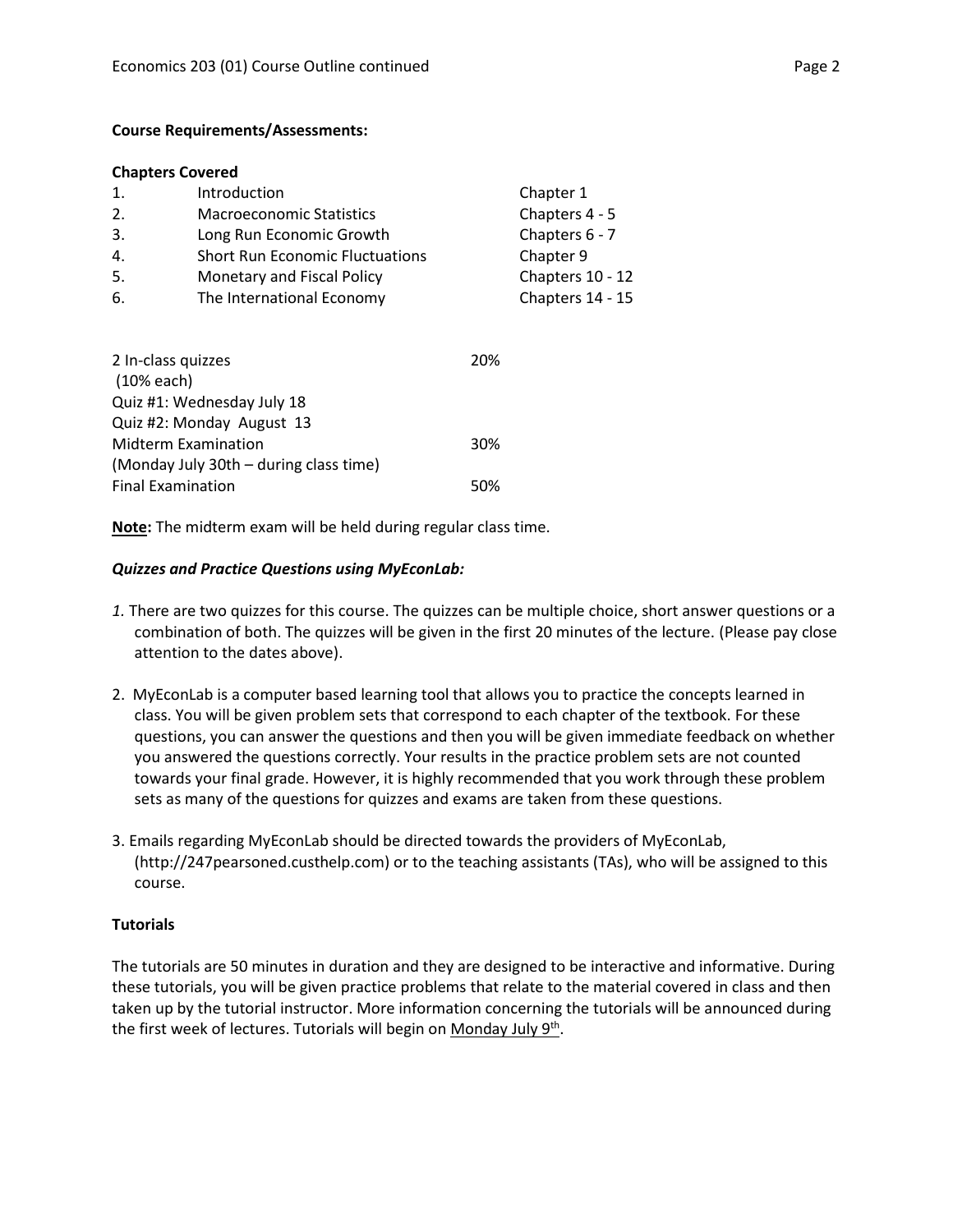**Desire2Learn:** This course will make use of the Desire2Learn (D2L) platform. Students who are registered in the course can log on at [http://d2l.ucalgary.ca](http://d2l.ucalgary.ca/) through their student centre. Please note that D2L features a class e-mail list that may be used to distribute course-related information. These e-mails go to your University of Calgary e-mail addresses only.

## **Grade Determination and Final Examination Details**

Department of Economics Criteria for Letter Grades. Economics professors use the following criteria when assigning letter grades:

| Grade        | Grade | Description                                                                                            | Grade | Grade       | Description                                                                                                                                                 |
|--------------|-------|--------------------------------------------------------------------------------------------------------|-------|-------------|-------------------------------------------------------------------------------------------------------------------------------------------------------------|
|              | Point |                                                                                                        |       | Point       |                                                                                                                                                             |
|              | Value |                                                                                                        |       | Value       |                                                                                                                                                             |
| $A+$         | 4.00  | Outstanding                                                                                            | $C+$  | 2.30        |                                                                                                                                                             |
| A            | 4.00  | Excellent-superior performance,<br>showing-comprehensive<br>understanding of subject matter            | C     | 2.00        | Satisfactory - basic understanding of<br>the subject matter                                                                                                 |
| A-           | 3.70  |                                                                                                        | $C -$ | 1.70        | Receipt of a grade point average of<br>1.70 may not be sufficient for<br>promotion or graduation. (See<br>individual undergraduate faculty<br>regulations.) |
| $B+$         | 3.30  |                                                                                                        | D+    | 1.00        |                                                                                                                                                             |
| <sub>B</sub> | 3.00  | Good - clearly above average<br>performance with knowledge of<br>subject matter generally<br>complete. | D     | 1.00        | Minimal pass - marginal<br>performance; generally insufficient<br>preparation for subsequent courses<br>in the same subject.                                |
| $B -$        | 2.70  |                                                                                                        | F     | $\mathbf 0$ | Fail - unsatisfactory performance or<br>failure to meet course requirements                                                                                 |
|              |       |                                                                                                        |       | $\mathbf 0$ | Incomplete - unsatisfactory (effective<br>January 2007)                                                                                                     |

#### **Grading Scale**

| A+ | $97 - 100$ | B         | $75 - 79$ | $C-$ | $60 - 62$ |
|----|------------|-----------|-----------|------|-----------|
| Α  | $90 - 96$  | <b>B-</b> | $70 - 74$ | D+   | $56 - 59$ |
| А- | $85 - 89$  | C+        | $67 - 69$ | D    | $50 - 55$ |
| B+ | $80 - 84$  |           | $63 - 66$ |      | $0 - 49$  |

Tests and final exams are marked on a numerical (percentage) basis, then converted to letter grades. The course grade is then calculated using the weights indicated above.

Note: Part marks of 0.5 or above will be rounded up; below 0.5 will be rounded down.

A passing grade on any particular component of the course is not required for a student to pass the course as a whole.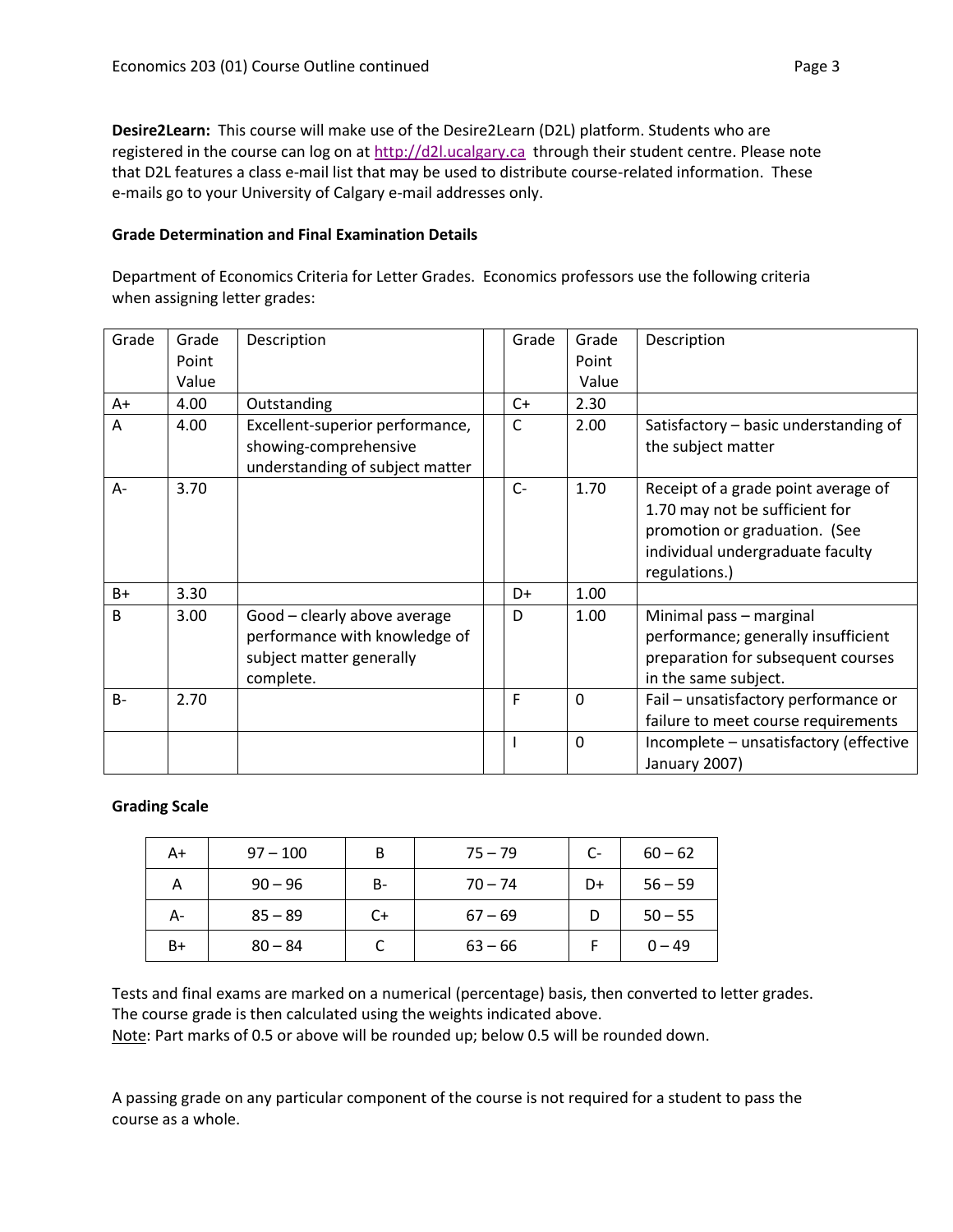There will be a Registrar scheduled final examination, held in a classroom, lasting 2 hours. Nonprogrammable calculators WILL be allowed during the writing of tests or final examinations.

Tests and exams WILL involve multiple choice questions.

As per the Writing Across the Curriculum Statement in the Calendar, writing and grading thereof will be a factor in the evaluation of student work.

Any student work which remains undistributed after the last day of classes will be available to students through the instructor's office during his office hours.

The final examination will be comprehensive, scheduled by the Registrar, held in a classroom, and last 2 hours. If a student cannot write their final exam on the date assigned by the Registrar's Office, they need to apply for a deferred exam www.ucalgary.ca/registrar/exams/deferred\_final. Under no circumstance will this be accommodated by the Department.

## **Reappraisal of Grades**

#### **Reappraisal of Grades and Intellectual Honesty:**

*For reappraisal of graded term work, see Calendar I.2* <http://www.ucalgary.ca/pubs/calendar/current/i-2.html>

*For reappraisal of final grade, see Calendar I.3* <http://www.ucalgary.ca/pubs/calendar/current/i-3.html>

*Statement of Intellectual Dishonesty, see Calendar K.4* <http://www.ucalgary.ca/pubs/calendar/current/k-4.html>

*Plagiarism and Other Academic Misconduct, , see Calendar K.5* <http://www.ucalgary.ca/pubs/calendar/current/k-5.html>

#### **Academic Accommodations:**

The student accommodation policy can be found at: [ucalgary.ca/access/accommodations/policy.](http://www.ucalgary.ca/access/accommodations/policy)

Students needing an accommodation because of a disability or medical condition should communicate this need to Student Accessibility Services in accordance with the Procedure for Accommodations for Students with Disabilities [ucalgary.ca/policies/files/policies/student-accommodation-policy.](http://www.ucalgary.ca/policies/files/policies/student-accommodation-policy.pdf)

Students needing an Accommodation based on a Protected Ground other than disability should communicate this need, preferably in writing, to the course instructor.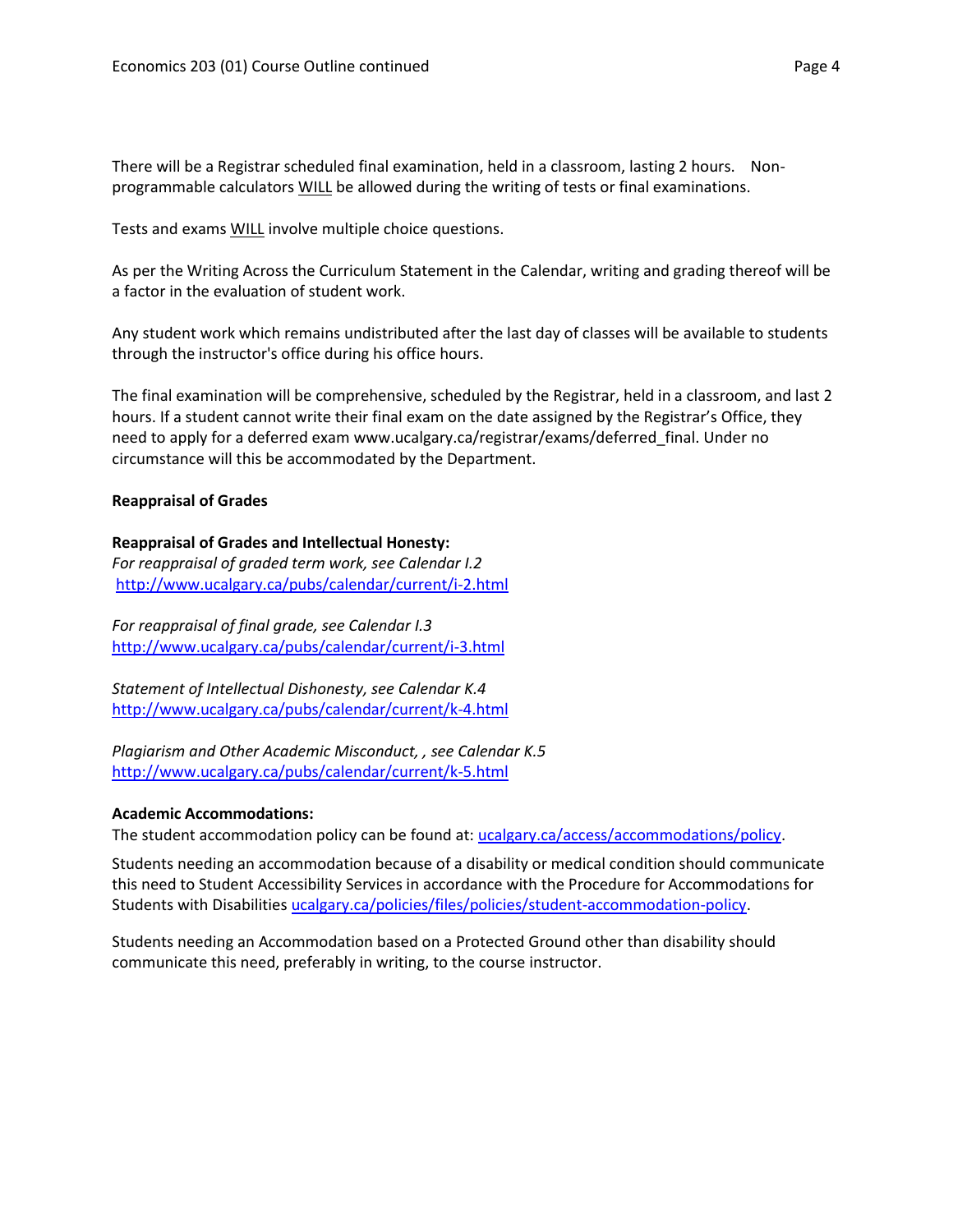| <b>Date</b>                                             |                                      |
|---------------------------------------------------------|--------------------------------------|
| Tuesday July 3rd                                        | Lectures begin                       |
| Monday July 9 <sup>th</sup>                             | <b>Tutorials begin</b>               |
| Monday July 9 <sup>th</sup>                             | End of refund period                 |
| Wednesday July 11 <sup>th</sup>                         | <b>Tuition deadline</b>              |
| Wed. July 18th                                          | Quiz #1                              |
| Monday July 30 <sup>th</sup>                            | Midterm Exam                         |
| Monday August 6th                                       | Heritage Day - no classes            |
| Monday August 13th                                      | Quiz #2                              |
| Wednesday August 15th                                   | Summer classes end                   |
| Fri. Aug. 17 <sup>th</sup> to Mon. Aug 20 <sup>th</sup> | Final Exam Period for Summer courses |

#### **Important Dates:**

For a full list of important dates, please check: <http://www.ucalgary.ca/pubs/calendar/current/academic-schedule.html>

## **Absence from a Quiz/Test/Exam**

THERE WILL BE NO MAKEUP OR DEFERRED QUIZZES/TESTS/EXAMS under any circumstances, nor may the quizzes/tests/exams be written early. Students unable to write the quizzes/tests/exams because of documented illness, family emergency, religious observance, or university-sanctioned event will have the weight shifted to the final examination; otherwise a grade of zero will be assigned. If a student cannot write their final exam on the date assigned by the Registrar's Office, they need to apply for a deferred exam [www.ucalgary.ca/registrar/exams/deferred\\_final.](http://www.ucalgary.ca/registrar/exams/deferred_final) Under no circumstance will this be accommodated by the department.

## **Student Organizations:**

Faculty of Arts Students' Association (F.A.S.A.): Economics Department Representative Office: SS 803, E-mail: [econrep@fasaucalgary.ca](mailto:econrep@fasaucalgary.ca) Web: [www.fasaucalgary.ca](http://www.fasaucalgary.ca/)

#### **Society of Undergraduates in Economics**

[www.ucalgarysue.com](http://www.ucalgarysue.com/)

Society of Undergraduates in Economics is a student run organization whose main purpose is to assist undergraduate economics students succeed both academically and socially at the University of Calgary. Services include access to the exam bank, career partnerships with the Career Centre through hosting industry nights and information sessions, recognizing achievements in teaching, and organizing social events for members. They invite you to join by contacting  $\frac{\text{supp} \omega}{\text{supp} \omega}$